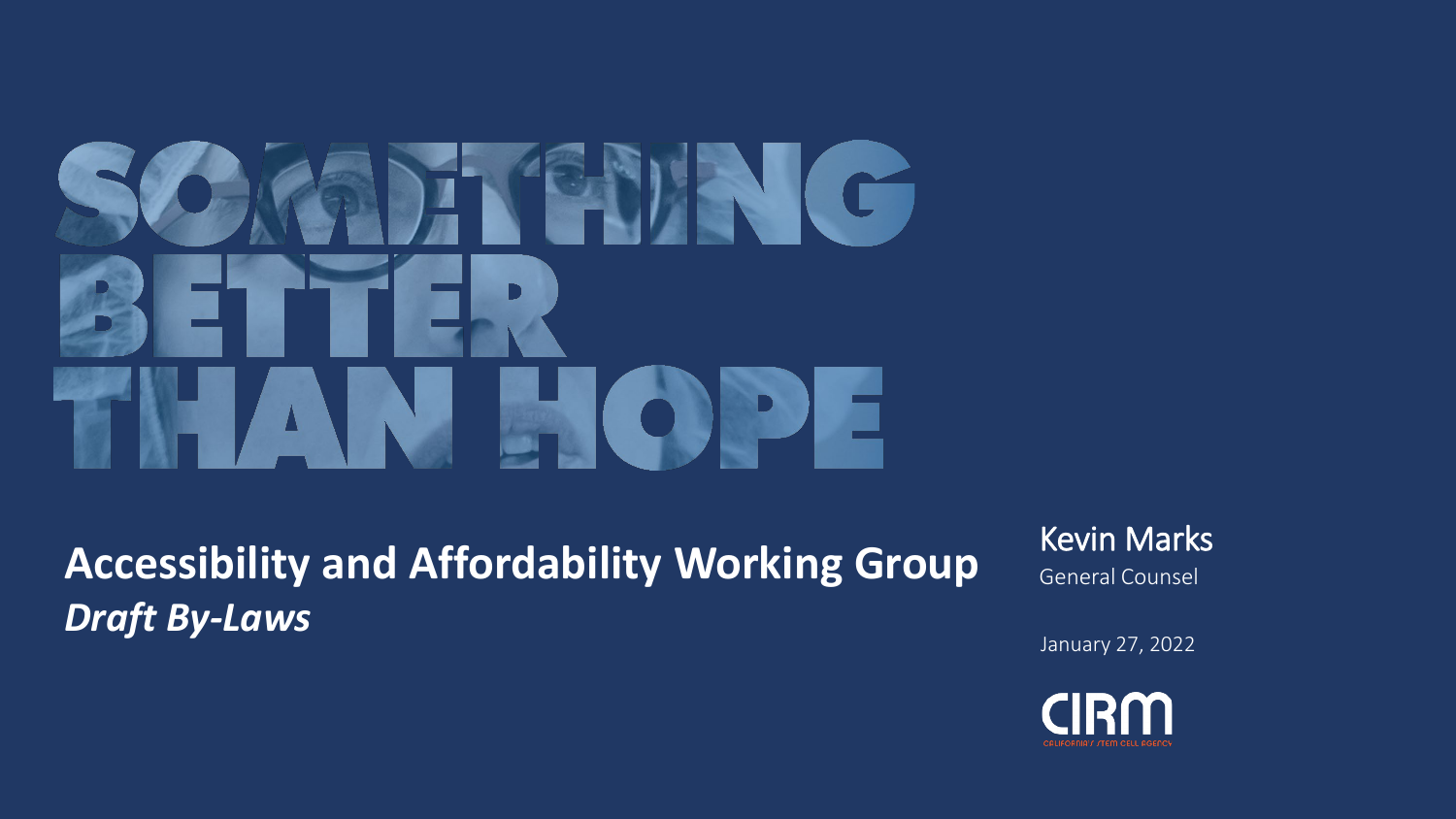## **Overview of Draft By -Laws**

- AAWG is one of 4 working groups that were created by Props 71 and 14
- ICOC's previous desire was to have similarity between the By-Laws for the WGs – so this draft was created pursuit to that philosophy and modeled after the GWG By-Laws
- Prop 14 articulates much of the mandate for the AAWG, its membership, and its functions – so By-Laws follow the mandate closely

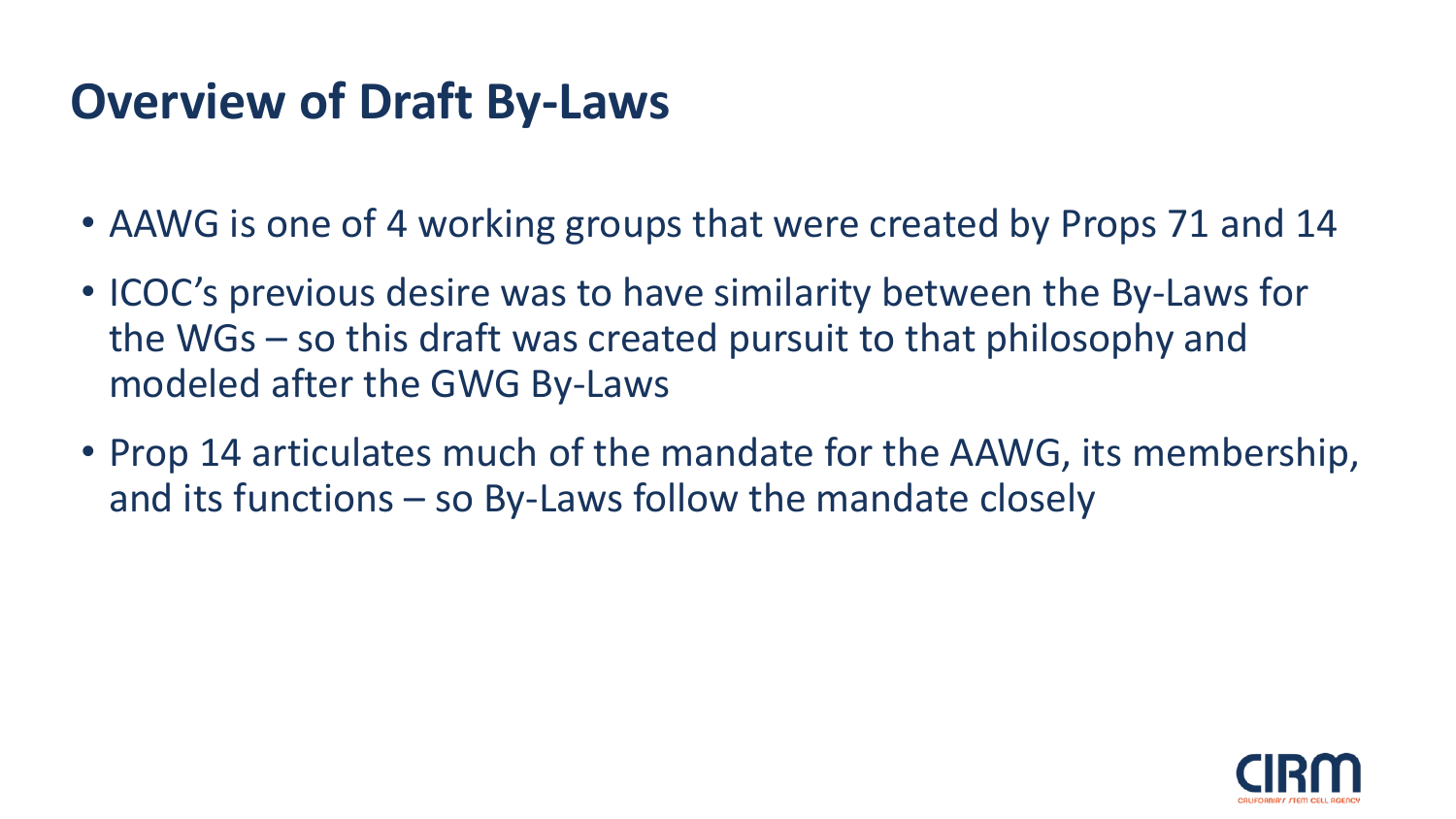## **By-Law Highlights**

Article III – Functions: articulates Prop 14 mandates and lays out areas of independent action by AAWG as well as interactions with CIRM staff to accomplish purpose

Article IV – Membership

- Appointment: highlights the breadth of experience of the AAWG membership
- Ad Hoc Members: allows ICOC to add Ad Hoc members as necessary for any expert review session
- Compensation: members are entitled to daily rates as established by ICOC
- Conflict of Interest/Confidentiality: members are subject to these additional policies tat will be adopted by the ICOC
- Removal of Members: articulates grounds for removal as well as the process

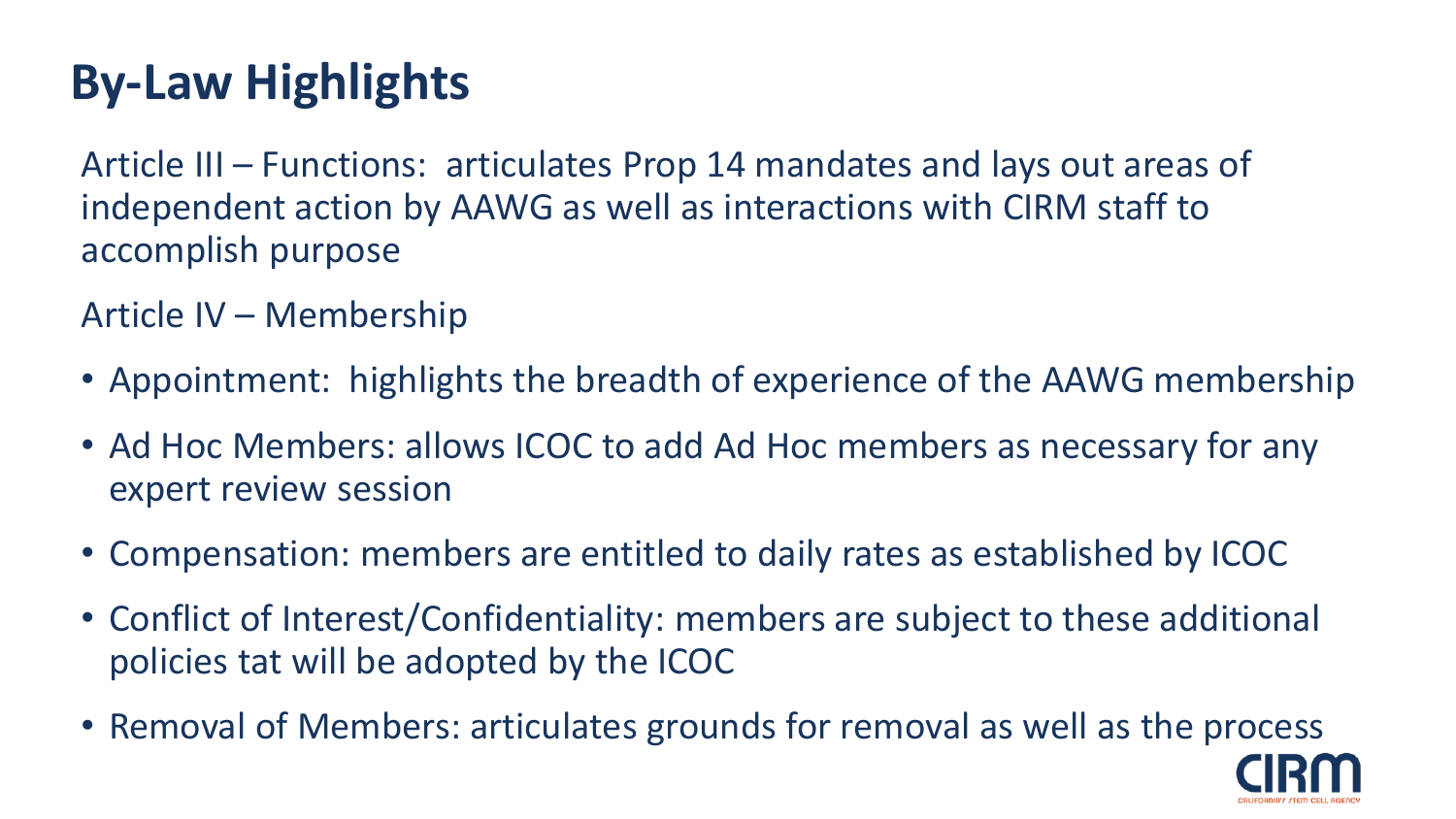### **By-Law Highlights**

Article V: Duties with Respect to Grant Applications and Contracts

- Contract Proposals/Applications outlines broadly the process for reviewing requests for contracts and grant applications within the functional purpose of the AAWG
- Roles: discusses the roles of the President and CIRM Staff in this process

Article VI: Meetings – sets for the timing and structure of meetings as well as open meeting concept

Article VII: Procedure for Recommending Grants and Contracts

• Section 3: Evaluation and Scoring – currently left to AAWG to develop the evaluation process for reviewing and making recommendations to Application Review Subcommittee of the ICOC